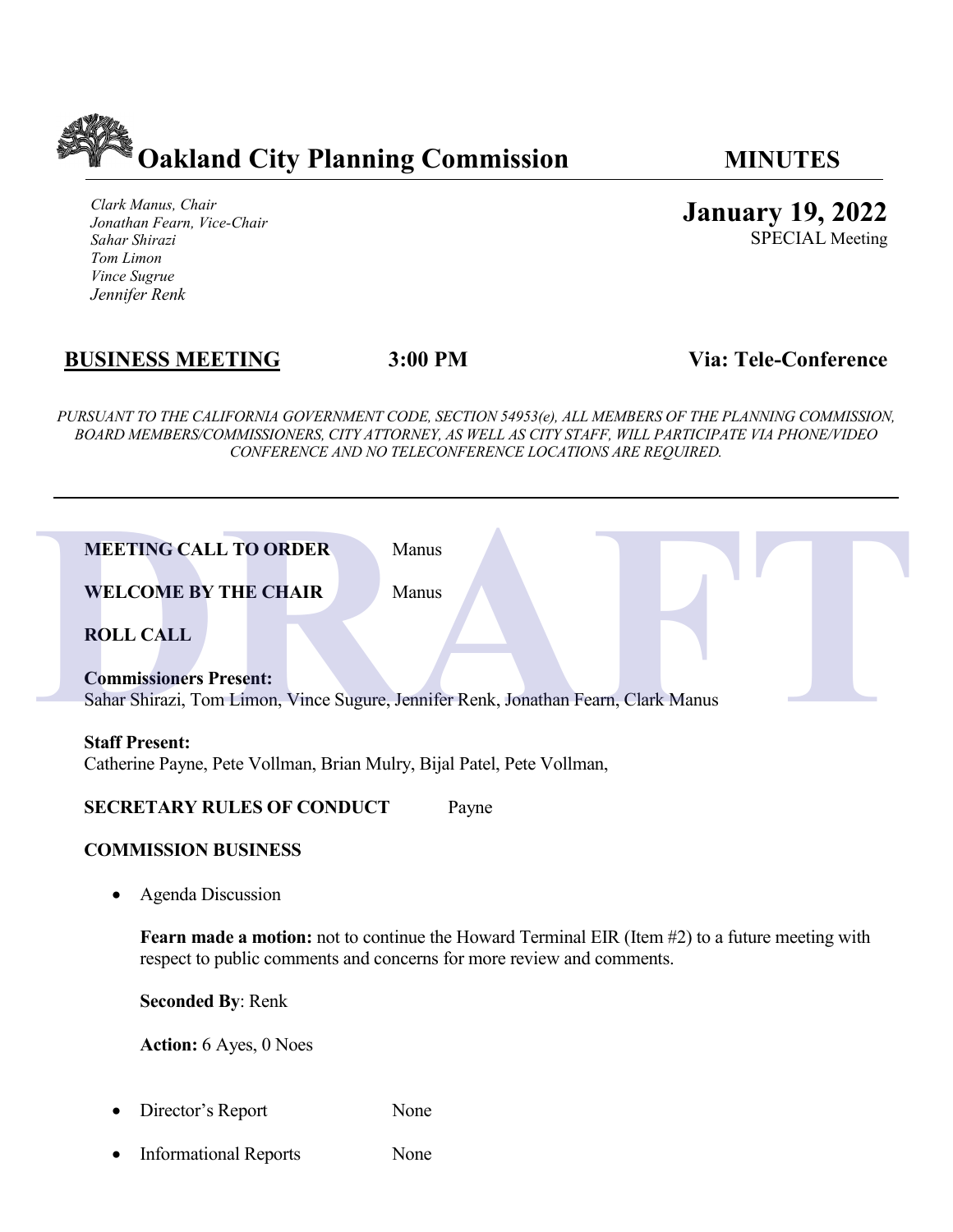

### **Page 2** *January 19, 2022*

- Committee Reports None
- Commission Matters None
- City Attorney's Report None

## **OPEN FORUM**

At this time members of the public may speak on any item of interest within the Commission's jurisdiction. At the discretion of the Chair, speakers are generally limited to two minutes or less if there are six (6) or less speakers on an item, and one minute or less if there are more than six (6) speakers.

Public Speakers:

1. Assata Olugbala 2. David Peters 3. Nino Parker 4. Oscar Yassin. 5. Gerry Campbell

# **CONSENT CALENDAR**

| <b>CONSENT CALENDAR</b>               | The Commission will take a single roll call vote on all of the items listed below in this section. The vote<br>will be on approval of the staff report and recommendation in each case. Members of the Commission may<br>request that any item on the Consent Calendar be singled out for separate discussion and vote.                                                                                      |
|---------------------------------------|--------------------------------------------------------------------------------------------------------------------------------------------------------------------------------------------------------------------------------------------------------------------------------------------------------------------------------------------------------------------------------------------------------------|
| 1.<br><b>Location:</b>                | <b>Citywide</b>                                                                                                                                                                                                                                                                                                                                                                                              |
| <b>Accessor's Parcel Number:</b>      | N/A                                                                                                                                                                                                                                                                                                                                                                                                          |
| <b>Proposal:</b>                      | Renew The Adoption of a Resolution Determining that Conducting In-<br>Person Meetings of the Planning Commission And Its Committees Would<br>Present Imminent Risks to Attendees' Health, And Electing to Continue<br>Conducting Meetings Using Teleconferencing In Accordance With City<br>Planning Commission Resolution, dated October 6, 2021, to Allow<br>Continuation of Planning Commission Meetings. |
| Applicant:                            | Catherine Payne, Secretary to the Planning Commission                                                                                                                                                                                                                                                                                                                                                        |
| <b>Phone Number:</b>                  | $(510)$ 915-0577                                                                                                                                                                                                                                                                                                                                                                                             |
| Owner:                                | <b>NA</b>                                                                                                                                                                                                                                                                                                                                                                                                    |
| <b>Case File Number:</b>              | <b>NA</b>                                                                                                                                                                                                                                                                                                                                                                                                    |
| <b>Planning Permits Required:</b>     | Renew the adoption of Resolution Pursuant to AB-361                                                                                                                                                                                                                                                                                                                                                          |
| <b>General Plan:</b>                  | <b>NA</b>                                                                                                                                                                                                                                                                                                                                                                                                    |
| Zoning:                               | <b>NA</b>                                                                                                                                                                                                                                                                                                                                                                                                    |
| <b>Environmental Determination:</b>   | Exempt pursuant to California Environmental Quality Act (CEQA)<br>Guidelines Section 15061(b)(3) (Common Sense Exemption).                                                                                                                                                                                                                                                                                   |
| <b>Historic Status:</b>               | NA                                                                                                                                                                                                                                                                                                                                                                                                           |
| <b>City Council District:</b>         | <b>NA</b>                                                                                                                                                                                                                                                                                                                                                                                                    |
| <b>Status:</b>                        | <b>NA</b>                                                                                                                                                                                                                                                                                                                                                                                                    |
| <b>Staff Recommendation:</b>          | Receive public testimony and consider renewing the adoption of<br>Resolution.                                                                                                                                                                                                                                                                                                                                |
| Finality of Decision: Decision Final. |                                                                                                                                                                                                                                                                                                                                                                                                              |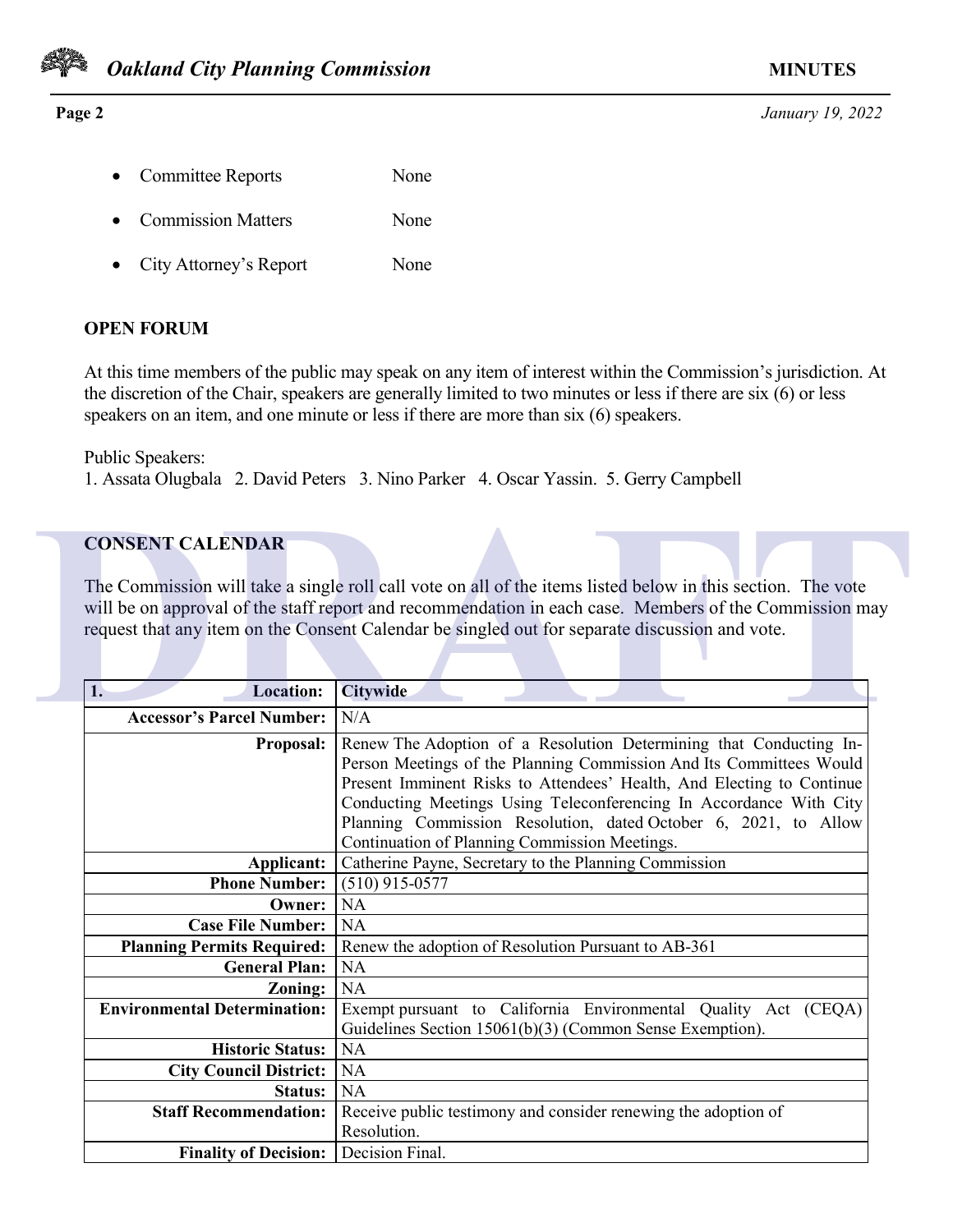

**Page 3** *January 19, 2022*

| <b>For further information:</b> Contact case planner Catherine Payne at (510) 915-0577 or by e-mail |
|-----------------------------------------------------------------------------------------------------|
| at cpayne@oaklandca.gov                                                                             |

**Planner:** Catherine Payne gave a description of the item

**Motion to approve by**: Fearn

**Seconded by:** Renk

**Action:** 6 Ayes, 0 Noes

### **PUBLIC HEARINGS**

The hearing provides opportunity for all concerned persons to speak; the hearing will normally be closed after all testimony has been heard. If you challenge a Commission decision in court, you will be limited to issues raised at the public hearing or in correspondence delivered to the Planning and Building Department, at, or prior to, the public hearing.

The Commission will then vote on the matter based on the staff report and recommendation. If the Commission does not follow the staff recommendation and no alternate findings for decision have been prepared, then the vote on the matter will be considered a "straw" vote, which essentially is a non-binding vote directing staff to return to the Commission at a later date with appropriate findings for decision and, as applicable, conditions of approval that the Commission will consider in making a final decision. The Commission will then vote on the matter based on the staff report and recommendation. If the<br>Commission does not follow the staff recommendation and no alternate findings for decision have been<br>prepared, then the vote

If you wish to be notified on the decision of an agenda item, please contact the case planner for the specific agenda item.

| $\overline{2}$ .<br>Location: 1 | Howard Terminal at the Port of Oakland                                                             |
|---------------------------------|----------------------------------------------------------------------------------------------------|
|                                 | 1 Market Street                                                                                    |
|                                 | Assessor's Parcel Numbers:   018-0405-001-00; -002-00; & -004-00; -003-01; & -003-02 and 018-0410- |
|                                 | 001-04; -001-05; -003-00; -004-00; -005-00; -006-01; -006-02; -007-00 $&$ -<br>$008-00$            |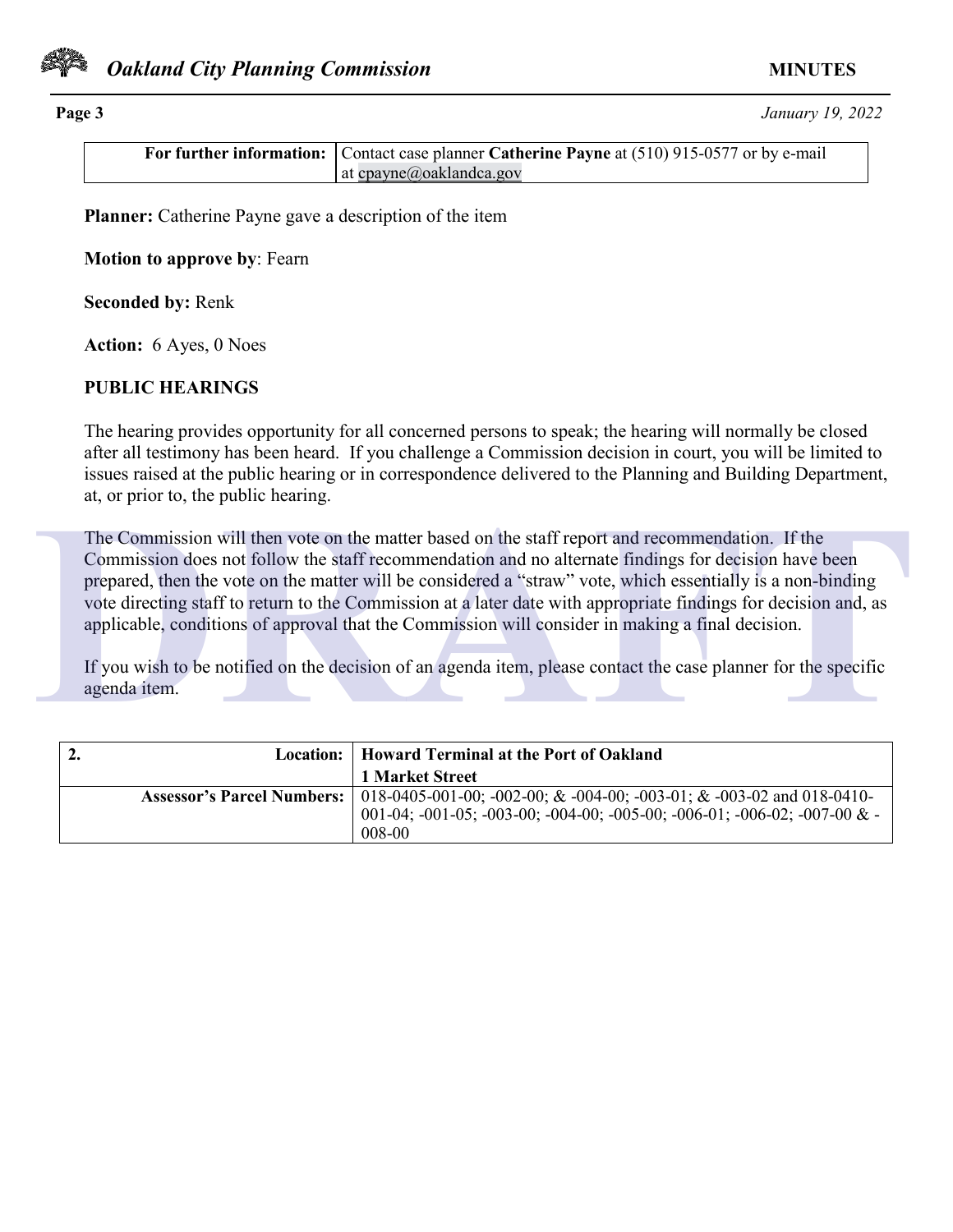

| Page 4 | January 19, 2022 |
|--------|------------------|
|        |                  |

| Proposal:                           | Public Hearing to consider providing a recommendation to the City Council       |
|-------------------------------------|---------------------------------------------------------------------------------|
|                                     | regarding the Certification of the EIR for The Oakland Waterfront Ballpark      |
|                                     | District Project, which would construct: a new open-air waterfront multi-       |
|                                     | purpose Major League Baseball (MLB) ballpark with a capacity of up to           |
|                                     | 35,000-persons; mixed use development including up to 3,000 residential         |
|                                     | units, up to 1.5 million square feet of office, and up to approximately 270,000 |
|                                     | square feet of retail uses; an approximately 50,000 square-foot indoor          |
|                                     |                                                                                 |
|                                     | performance center with capacity of up to 3,500 individuals; an approximately   |
|                                     | 280,000 square-foot, 400-room hotel; and a network of approximately 18.3        |
|                                     | acres of publicly-accessible open spaces.                                       |
|                                     | The proposed Project may also include one or more variants, which include:      |
|                                     | Peaker Plant Variant: Implementation of the planned conversion of               |
|                                     | the existing Oakland Power Plant (referred to as the "Peaker Power              |
|                                     | Plant" in the EIR) in the historic PG&E Station C facility from jet fuel        |
|                                     | to battery storage, modifications to the wings of the building, removal         |
|                                     | of the fuel tank, and replacement with a new mixed-use building;                |
|                                     | Aerial Gondola Variant: Construction of a new aerial gondola above              |
|                                     | and along Washington Street, extending from a station located at 10th           |
|                                     | and Washington Streets in downtown Oakland to a station located at              |
|                                     | Water and Washington Streets in Jack London Square.                             |
| <b>Applicant:</b>                   | Oakland Athletics Investment Group, LLC                                         |
| <b>Phone Number:</b>                | Noah Rosen – (510) 746-4406                                                     |
| <b>Owner:</b>                       | City of Oakland                                                                 |
|                                     | Duke Energy Oakland LLC                                                         |
| <b>Case File Number:</b>            | ER18-016                                                                        |
| <b>Planning Permits Required:</b>   | While not under consideration for this hearing, the City is currently reviewing |
|                                     | development application filings for the Project consisting of: a Planned Unit   |
|                                     | Development, General Plan Amendment, Rezoning, Tentative Tract Map and          |
|                                     | Development Agreement.                                                          |
| <b>General Plan:</b>                | <b>General Industry</b>                                                         |
|                                     | EPP - Retail Dining & Entertainment - 1                                         |
| Zoning:                             | IG                                                                              |
|                                     | $M-40$                                                                          |
| <b>Environmental Determination:</b> |                                                                                 |
|                                     | The Draft EIR was published for a 45-day review period from February 26,        |
|                                     | 2021 to April 12, 2021, and then extended to 60 days ending on April 27,        |
|                                     | 2021. The Final EIR, including the Response to Comments, was published on       |
|                                     | December 17, 2021                                                               |
| <b>Historic Status:</b>             | Designated Historic Property (DHP), survey rating A1+, PG&E Station C -         |
|                                     | Area of Primary Importance (API)                                                |
| <b>City Council District:</b>       |                                                                                 |
| <b>Action to be Taken:</b>          | Public Hearing to consider providing a recommendation to the City Council       |
|                                     | regarding the Certification of the EIR.                                         |
| <b>Staff Recommendation:</b>        | Provide recommendation to the City Council to Certify the EIR.                  |
| <b>Finality of Decision:</b>        | Recommendation to City Council for Decision                                     |
| For further information:            | Contact case planner Peterson Vollmann at 510 238-6167 or by e-mail at          |
|                                     | pvollmann@oaklandca.gov.                                                        |
|                                     |                                                                                 |

**Planner:** Peterson Vollmann gave a PDF description of the project

**A's Representative**: Dave Kaval gave comments on the project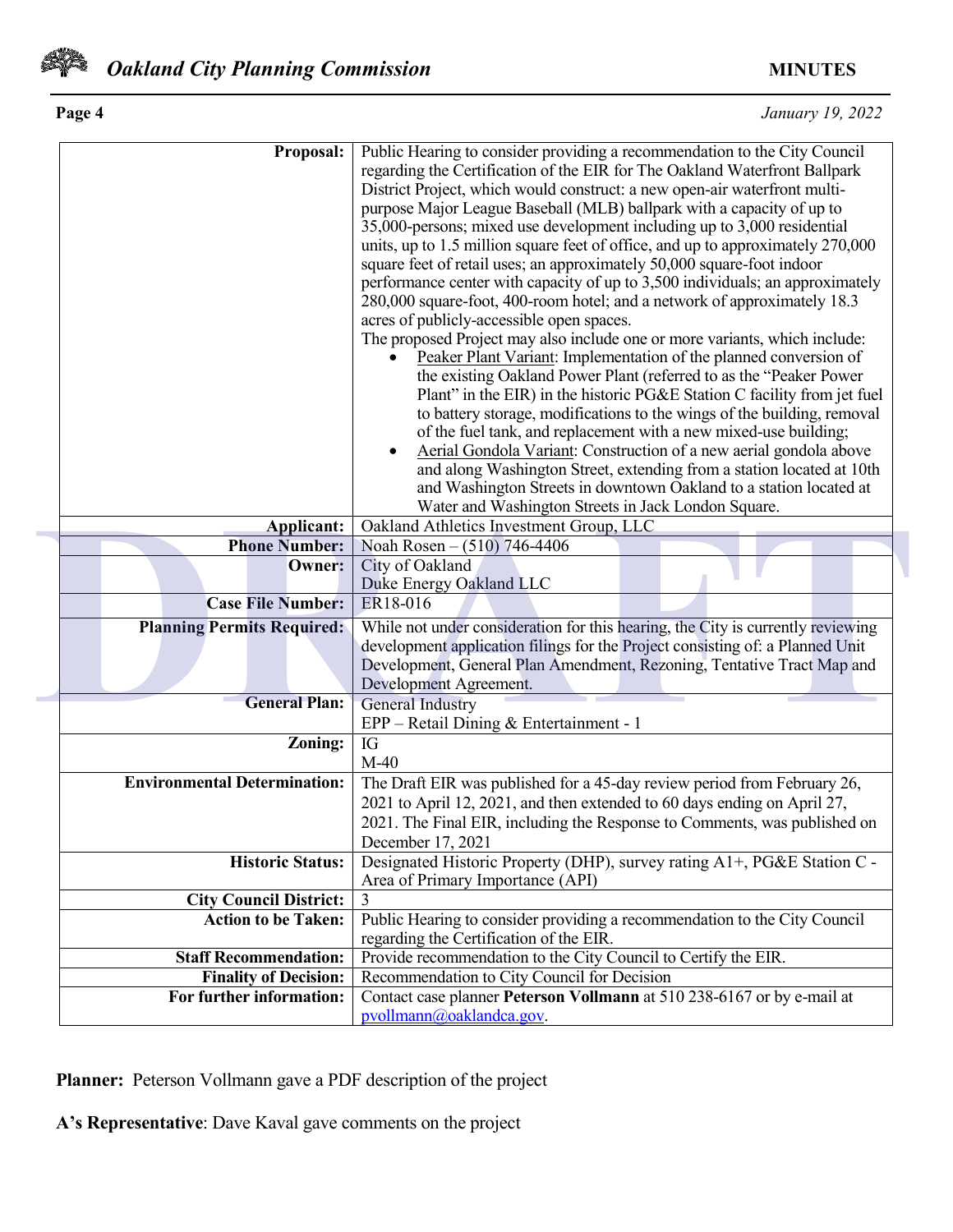

*Oakland City Planning Commission MINUTES* 

**Page 5** *January 19, 2022*

### **Public Speakers:**

1. Tim Frank. 2. Sonya Karabel 3. David Peters. 4. Glenn Loveal. 5. SJ Garcia. 6. Sheryl Walton

- 7. Liz Ortega 8. Cherri Murphy. 9 Margie Lewis. 10. Victor Alverez. 11. John Reimann 12. Shana Lazero
- 13. Jason Linsey 14. Eunice Kwon 15. Ty Hudson. 16. Janani Ramachandian 17. Fancisco Castillo
- 18. Saabir Lockett. 19. Jim Allison 20. Scott Taylor 21. Millie Cleveland. 22. Jean Quan. 23. Alen D. Payton
- 24. Tom Willging. 25. Melody Davis 26. Matt Schrap. 27. Damien Scott 28. Robin Walker. 29. Naomi Schiff
- 30. Cyndy Johnson 31. Alvina Wong 32. Priscilla Hoang. 33. Jackson Moore. 34. Nathan Landau
- 35. Peter Saba. 36. Evey Hwang 37. Melvin Mackay. 38. Ms. Margaret Gordon 39. Susan Shawl
- 40. Shanon Rose 41. Taison Kwamilele 42. Mike Jacob 43. Kenton 44. Emily Wheeler 45. Rashida Foster
- 46. Susan Ransom 47. Josh Shinoff 48. Edith Bretado. 49. Edith Bretado. 50. Ravi Sharma. 51. Hal Gordon 52. Delores Tejada. 53. Kieron Slaughter. 54. Michael Davie

Motion by Renk to:

Seconded by: Shirazi

Action: 6 Ayes, 0 Noes

## **APPEALS**

The Commission will take testimony on each appeal. If you challenge a Commission decision in court, you will be limited to issues raised at the public hearing or in correspondence delivered to the Planning and Building Department, at, or prior to, to the public hearing; provided, however, such issues were previously raised in the appeal itself. Action: 6 Ayes, 0 Noes<br> **APPEALS**<br>
The Commission will take testimony on each appeal. If you challenge a Commission decision in court, you<br>
will be limited to issues raised at the public hearing or in correspondence delive

Following the testimony, the Commission will vote on the staff report and recommendation. If the Commission reverses/overturns the staff decision and no alternate findings for decisions have been prepared, then the vote on the matter will be considered a "straw" vote, which essentially is a non-binding vote directing staff to return to the Commission at a later date with appropriate findings for decision and, as applicable, conditions of approval that the Commission will consider in making a final decision. Unless otherwise noted, the decisions in the following matters are final and not administratively appealable. Any party seeking to challenge these decisions in court must do so within ninety (90) days of the date of the announcement of the final decision, pursuant to Code of Civil Procedure section 1094.6, unless a shorter period applies.

## **COMMISSION BUSINESS**

• Approval of Minutes *January 12, 2022* 

**Motion to approve**: Limon **Seconded:** by Sugrue **Action:** 6 Ayes, 0 Noes

• Correspondence